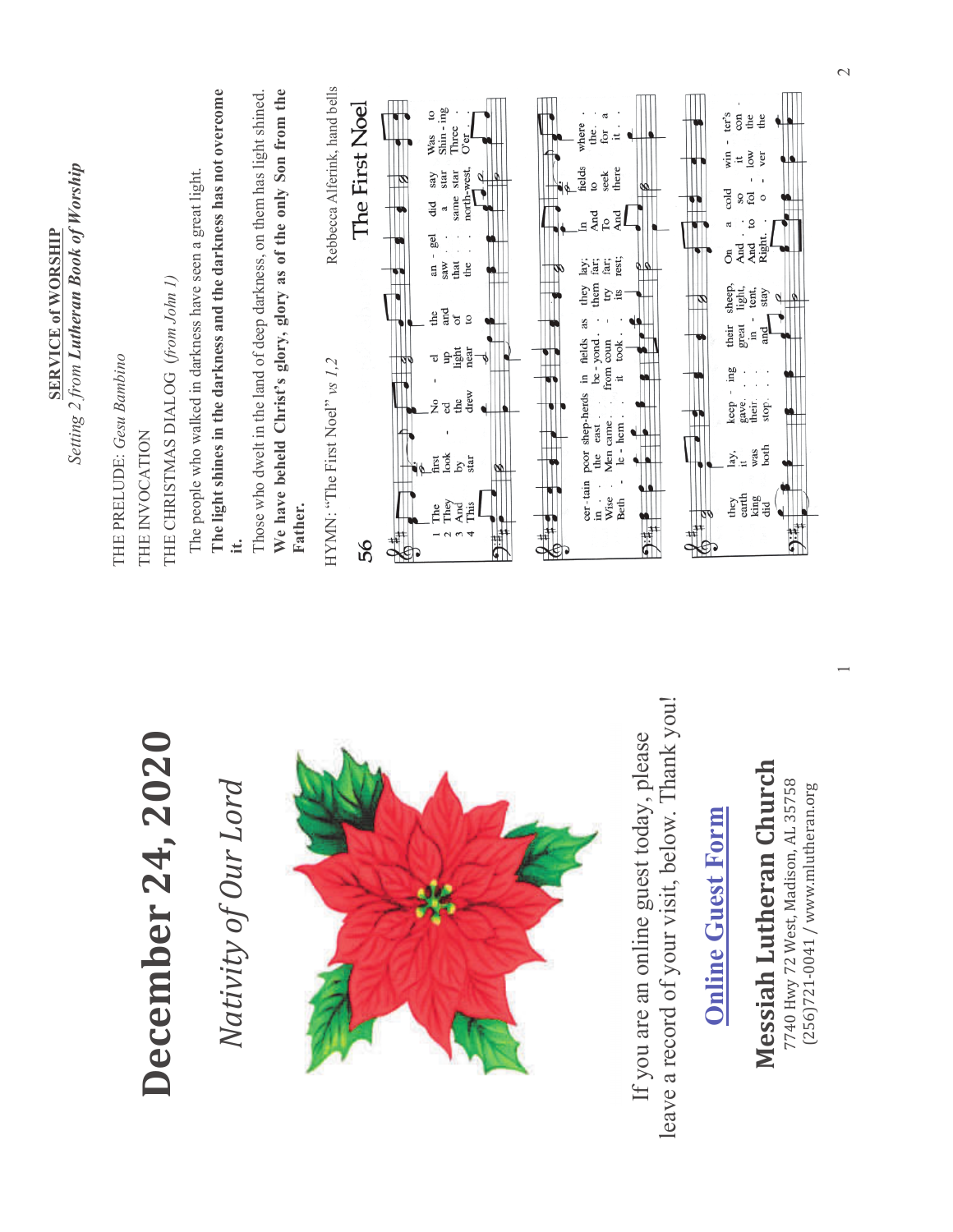| of the true Light. Grant that here on earth we may walk in the light<br>of Jesus' presence and in the last day wake to the brightness of his<br>reigns with you and the Holy Spirit, one God, now and forever.<br>Almighty God, you made this holy night shine with the brightness<br>glory; through your only Son, Jesus Christ our Lord, who lives and<br>PRAYER OF THE DAY<br>Let us pray together:<br>Amen | Isaiah 52:7-10<br>Anna Flowers<br>CLARINET SOLO: What Child Is This<br>THE FIRST LESSON | are the feet of the messenger who announces peace,<br><sup>8</sup> Listen! Your sentinels lift up their voices,<br>who says to Zion, "Your God reigns."<br><sup>7</sup> How beautiful upon the mountains<br>who announces salvation,<br>who brings good news, | together they sing for joy; | <sup>9</sup> Break forth together into singing,<br>the return of the LORD to Zion.<br>for in plain sight they see                                                                                                    | for the LORD has comforted his people,<br>you ruins of Jerusalem; | and all the ends of the earth shall see<br>before the eyes of all the nations;<br><sup>10</sup> The LORD has bared his holy arm<br>he has redeemed Jerusalem.<br>the salvation of our God.                                                              | Hebrews 1:1-9<br>THE SECOND LESSON                                                                              | appointed heir of all things, through whom he also created the<br>1 Long ago God spoke to our ancestors in many and various ways by the<br>prophets, <sup>2</sup> but in these last days he has spoken to us by a Son, whom he | worlds. <sup>3</sup> He is the reflection of God's glory and the exact imprint of<br>he had made purification for sins, he sat down at the right hand of the<br>God's very being, and he sustains all things by his powerful word. When                     | Majesty on high, <sup>4</sup> having become as much superior to angels as the<br>name he has inherited is more excellent than theirs. | <sup>5</sup> For to which of the angels did God ever say, |
|----------------------------------------------------------------------------------------------------------------------------------------------------------------------------------------------------------------------------------------------------------------------------------------------------------------------------------------------------------------------------------------------------------------|-----------------------------------------------------------------------------------------|---------------------------------------------------------------------------------------------------------------------------------------------------------------------------------------------------------------------------------------------------------------|-----------------------------|----------------------------------------------------------------------------------------------------------------------------------------------------------------------------------------------------------------------|-------------------------------------------------------------------|---------------------------------------------------------------------------------------------------------------------------------------------------------------------------------------------------------------------------------------------------------|-----------------------------------------------------------------------------------------------------------------|--------------------------------------------------------------------------------------------------------------------------------------------------------------------------------------------------------------------------------|-------------------------------------------------------------------------------------------------------------------------------------------------------------------------------------------------------------------------------------------------------------|---------------------------------------------------------------------------------------------------------------------------------------|-----------------------------------------------------------|
| ż<br>$\vec{v}$<br>óб.<br>$\overline{R}$<br>ತ.<br>ż<br>night.<br>went.<br>$\rm{de}$<br>lay.<br>and<br>sus<br>Ħ<br>was<br>day<br>wher - ev<br>where<br>that<br>both<br>tin - ued<br>place<br>night<br>star.                                                                                                                                                                                                      |                                                                                         | ra - el.<br>of<br>King<br>the<br>.s<br>Born<br>No - el!<br>d,                                                                                                                                                                                                 | RESPONSIVE READING          | The prophet Zechariah prophesied, "By the tender mercy of our God,<br>the dawn from on high will break upon us, to give light to those who<br>sit in darkness and in the shadow of death, to guide our feet into the | Jesus Christ, you are the Light of the world.<br>way of peace."   | Spirit. She will bear a son, and you are to name him Jesus, for he will<br>Mary as your wife, for the child conceived in her is from the Holy<br>Joseph, son of David heard these words, "Do not be afraid to take<br>save his people from their sins." | The angel Gabriel announced to Mary "You will conceive in your<br>Jesus Christ, you are the Light of the world. | womb and bear a son, and you will name him Jesus. He will be great,<br>and will be called the Son of the Most High."                                                                                                           | bear a son, and they shall name him Emmanuel,' which means, 'God<br>through the prophet Isaiah: 'Behold, the virgin shall conceive and<br>"All this took place to fulfill what had been spoken by the Lord<br>Jesus Christ, you are the Light of the world. | is with us."                                                                                                                          | Jesus Christ, you are the Light of the world.             |

"You are my Son;

"You are my Son;

today I have begotten you"?

today I have begotten you"?

Or again,

 $\infty$ 

 $\overline{4}$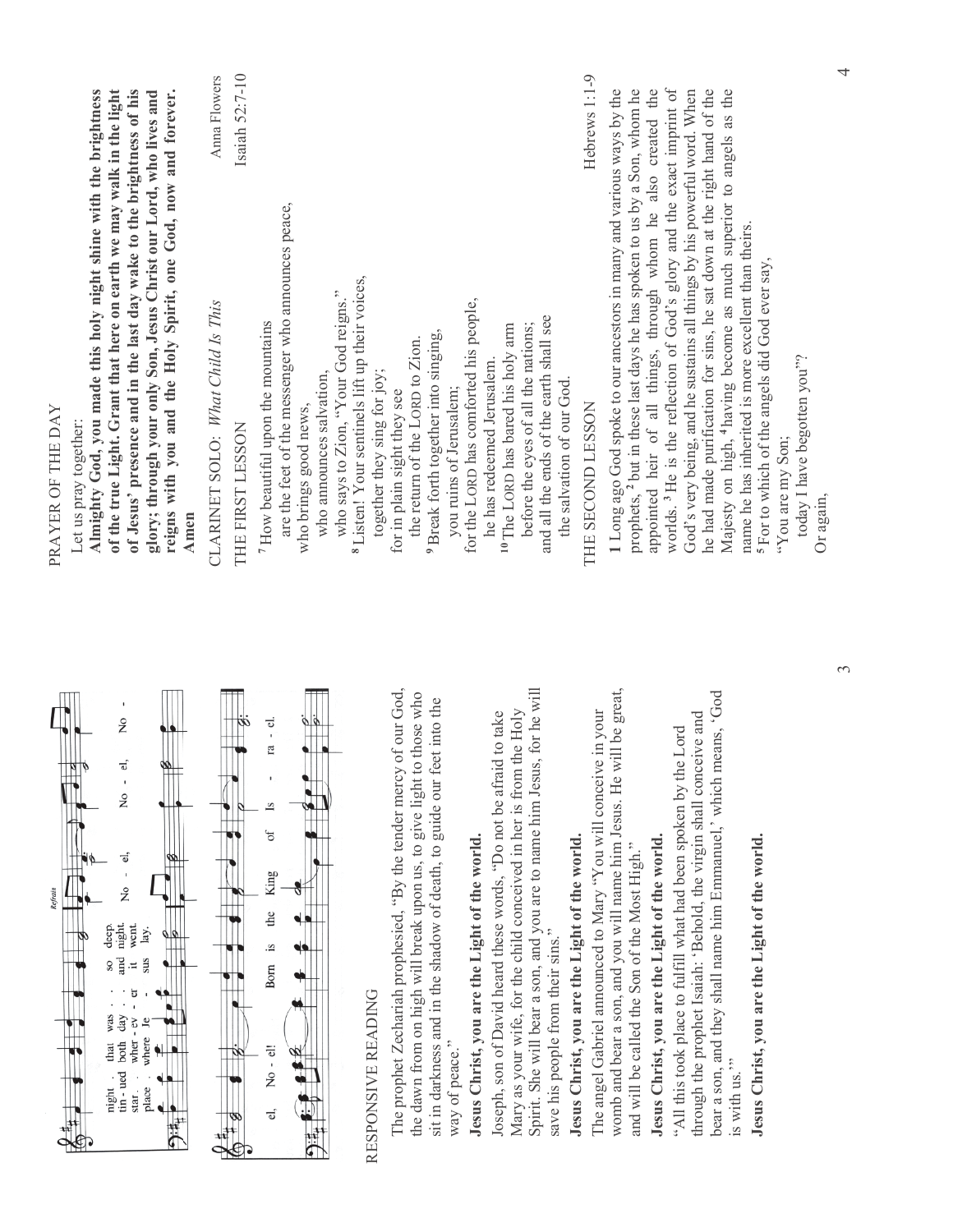| $\ddot{+}$<br>HYMN: "O Little Town of Bethlehem" vs 1,2,3,4<br>Little Town of Bethlehem |                                                                                                                      | ٥                                                       | $a -$ bove<br>giv'n!<br>lie!<br>thee<br>s.<br>$\mathfrak{g}^{\text{th}}$<br>see<br>$\exists$<br>- drous<br>$\frac{1}{2}$ Mar - $y$ , And, gath - ered<br>si - lent - ly The won - drou<br>we<br>Beth - le - hem, How still<br>Mar<br>how<br>town of<br>of<br>born<br>$si$ - lent - ly,<br>lit - tle<br>For Christ is<br>How | pray;<br>₿<br>us.<br>ß<br>Beth - le - hem, De - scend<br>Child of<br>$ho - ly$<br>$\circ$<br>$\overline{a}$ |                                                                                                                              |                                                                                                |                                                     | suars go by;<br>won-d'ring love.<br>stars<br>- lent<br>an - gels keep Their watch of<br>Sİ<br>and dream-less sleep The<br>the<br>bove thy deep<br>While mor-tals sleep,<br>∢ | his heav'n.<br>$10 - day$ .<br>σf<br>З<br>bless - ings<br>$\Xi$<br>born<br>hu - man hearts The<br>Be<br>Ę,<br>en - ter<br>and<br>$\overline{c}$<br>God im-parts<br>sin,<br>our<br>out<br>Cast<br>S. |                                                                                                                                                                     |                                                                           |                                                                                                        |                                                                                               | birth,<br>light.<br>$-$ er $-$ last $-$ ing<br>$h$ o -<br>Pro-claim the<br>The<br>eth<br>đ<br>dark streets shin<br>to $-$ geth<br>stars,<br>$_{\rm{thy}}$<br>morn-ing<br>₿.<br>Yet<br>$\circ$ | tell;<br>sın,<br>tid - ings<br>σf<br>this world<br>glad<br>great<br>$\Xi$<br>But,<br>The<br>း<br>မြစ်<br>၁၉<br>com<br>$\overline{a}$<br>his<br>Christ-mas<br>hear<br>may<br>the<br>hear<br>ear<br>ż<br>We | П                                                                                           |                                                                                |                                                                                                                                                                   | to-night<br>thee<br>$\Xi$<br>met<br>years Are<br>the<br>급<br>fears<br>hopes and<br>The | the earth<br>Ę,<br>ters<br>The dear Christ en<br>$\exists$<br>$\overline{a}$<br>And peace<br>king.<br>still<br>re - ceive him,<br>the<br>God<br>$\overline{a}$<br>$\sin g$<br>will<br>Where meek souls<br>prais - es<br>And | $- u - el$<br>Our Lord Im - man<br>us.<br>a - bide with<br>us.<br>$\circ$<br>come<br>ð, | r, | THE SERMON |
|-----------------------------------------------------------------------------------------|----------------------------------------------------------------------------------------------------------------------|---------------------------------------------------------|-----------------------------------------------------------------------------------------------------------------------------------------------------------------------------------------------------------------------------------------------------------------------------------------------------------------------------|-------------------------------------------------------------------------------------------------------------|------------------------------------------------------------------------------------------------------------------------------|------------------------------------------------------------------------------------------------|-----------------------------------------------------|------------------------------------------------------------------------------------------------------------------------------------------------------------------------------|-----------------------------------------------------------------------------------------------------------------------------------------------------------------------------------------------------|---------------------------------------------------------------------------------------------------------------------------------------------------------------------|---------------------------------------------------------------------------|--------------------------------------------------------------------------------------------------------|-----------------------------------------------------------------------------------------------|-----------------------------------------------------------------------------------------------------------------------------------------------------------------------------------------------|-----------------------------------------------------------------------------------------------------------------------------------------------------------------------------------------------------------|---------------------------------------------------------------------------------------------|--------------------------------------------------------------------------------|-------------------------------------------------------------------------------------------------------------------------------------------------------------------|----------------------------------------------------------------------------------------|-----------------------------------------------------------------------------------------------------------------------------------------------------------------------------------------------------------------------------|-----------------------------------------------------------------------------------------|----|------------|
| and he will be my Son"?<br>"I will be his Father,                                       | <sup>6</sup> And again, when he brings the firstborn into the world, he says,<br>"Let all God's angels worship him." | "He makes his angels winds,<br>7 Of the angels he says, | and his servants flames of fire."<br><sup>8</sup> But of the Son he says,                                                                                                                                                                                                                                                   | "Your throne, O God, is forever and ever,                                                                   | and the righteous scepter is the scepter of your kingdom.<br><sup>9</sup> You have loved righteousness and hated wickedness; | with the oil of gladness beyond your companions."<br>therefore God, your God, has anointed you | Sarah McCutcheon<br>VOCAL SOLO: Still, Still, Still | John 1:1-14<br>THE GOSPEL                                                                                                                                                    | 1 In the beginning was the Word, and the Word was with God, and the                                                                                                                                 | Word was God. <sup>2</sup> He was in the beginning with God. <sup>3</sup> All things came<br>into being through him, and without him not one thing came into being. | What has come into being 4 in him was life, and the life was the light of | the darkness did not<br>all people. <sup>5</sup> The light shines in the darkness, and<br>overcome it. | is John. <sup>7</sup> He came as<br><sup>6</sup> There was a man sent from God, whose name wa | ght believe through<br>him. <sup>8</sup> He himself was not the light, but he came to testify to the<br>a witness to testify to the light, so that all mi                                     | was coming into the<br>light. <sup>9</sup> The true light, which enlightens everyone,                                                                                                                     | <sup>10</sup> He was in the world, and the world came into being through him; yet<br>world. | the world did not know him. <sup>11</sup> He came to what was his own, and his | own people did not accept him. <sup>12</sup> But to all who received him, who<br>believed in his name, he gave power to become children of God, <sup>13</sup> who | were born, not of blood or of the will of the flesh or of the will of man,             | and we have seen his<br><sup>14</sup> And the Word became flesh and lived among us,<br>but of God.                                                                                                                          | glory, the glory as of a father's only son, full of grace and truth                     |    |            |

41

VOCAL SOLO: *O Holy Night* Erin McDaniels

VOCAL SOLO: O Holy Night

Erin McDaniels

 $\overline{5}$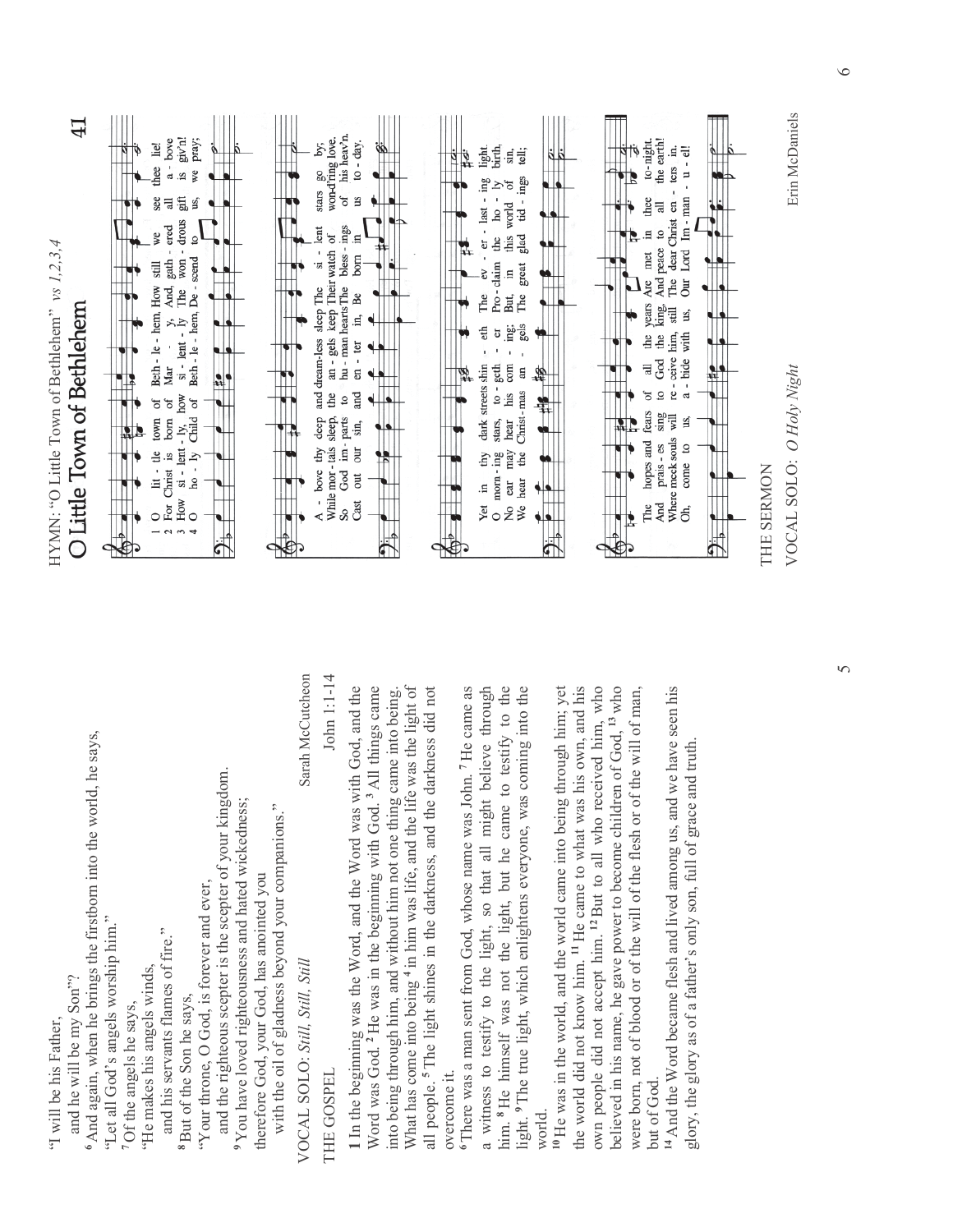THE APOSTLES' CREED THE APOSTLES' CREED

**I believe in God, the Father almighty,**  I believe in God, the Father almighty,

 **creator of heaven and earth.**  creator of heaven and earth.

 **He was conceived by the power of the Holy Spirit,**  He was conceived by the power of the Holy Spirit, **I believe in Jesus Christ, his only Son, our Lord,**  I believe in Jesus Christ, his only Son, our Lord,

and born of the virgin Mary,  **and born of the virgin Mary,** 

He suffered under Pontius Pilate,  **He suffered under Pontius Pilate,** 

 **was crucified, died, and was buried.**  was crucified, died, and was buried. He descended into hell.

 **On the third day he rose again.**  On the third day he rose again.  **He descended into hell.** 

He ascended into heaven,  **He ascended into heaven,** 

 **and is seated at the right hand of the Father,**  and is seated at the right hand of the Father,

 **He will come again to judge the living and the dead.**  He will come again to judge the living and the dead.

**I believe in the Holy Spirit,**  believe in the Holy Spirit,

 **the holy catholic church,**  the holy catholic church,

 **the communion of saints,**  the communion of saints,

 **the forgiveness of sins,**  the forgiveness of sins,

 **and the life everlasting. Amen**  and the life everlasting. Amen  **the resurrection of the body,**  the resurrection of the body,

THE OFFERING THE OFFERING

THE OFFERTORY PRAYER THE OFFERTORY PRAYER

**Lord Jesus, thank you for coming down into this world and into our lives. Thank you for entering our darkness in order to bring us into your light. Be born in us so we may share your love and your life in**  lives. Thank you for entering our darkness in order to bring us into your light. Be born in us so we may share your love and your life in Lord Jesus, thank you for coming down into this world and into our all we say and do. Amen **all we say and do. Amen** 

THE LIGHTING OF THE CHRIST CANDLE THE LIGHTING OF THE CHRIST CANDLE

HYMN: "Silent Night" vs 1,2,3 HYMN: "Silent Night" *vs 1,2,3* 



\*THE CANDLELIGHT PRAYER **THE CANDLELIGHT PRAYER** 

Almighty God, you made this holy night shine with the brightness of the true light. Grant that here on earth we may walk in the light of Jesus' presence and in the last day wake to the brightness of his glory; through your only Son, Jesus Christ our Lord, who lives and reigns with you and Almighty God, you made this holy night shine with the brightness of the your only Son, Jesus Christ our Lord, who lives and reigns with you and true light. Grant that here on earth we may walk in the light of Jesus' presence and in the last day wake to the brightness of his glory; through the Holy Spirit, one God, now and forever. Amen the Holy Spirit, one God, now and forever. Amen

THE BENEDICTION THE BENEDICTION

7